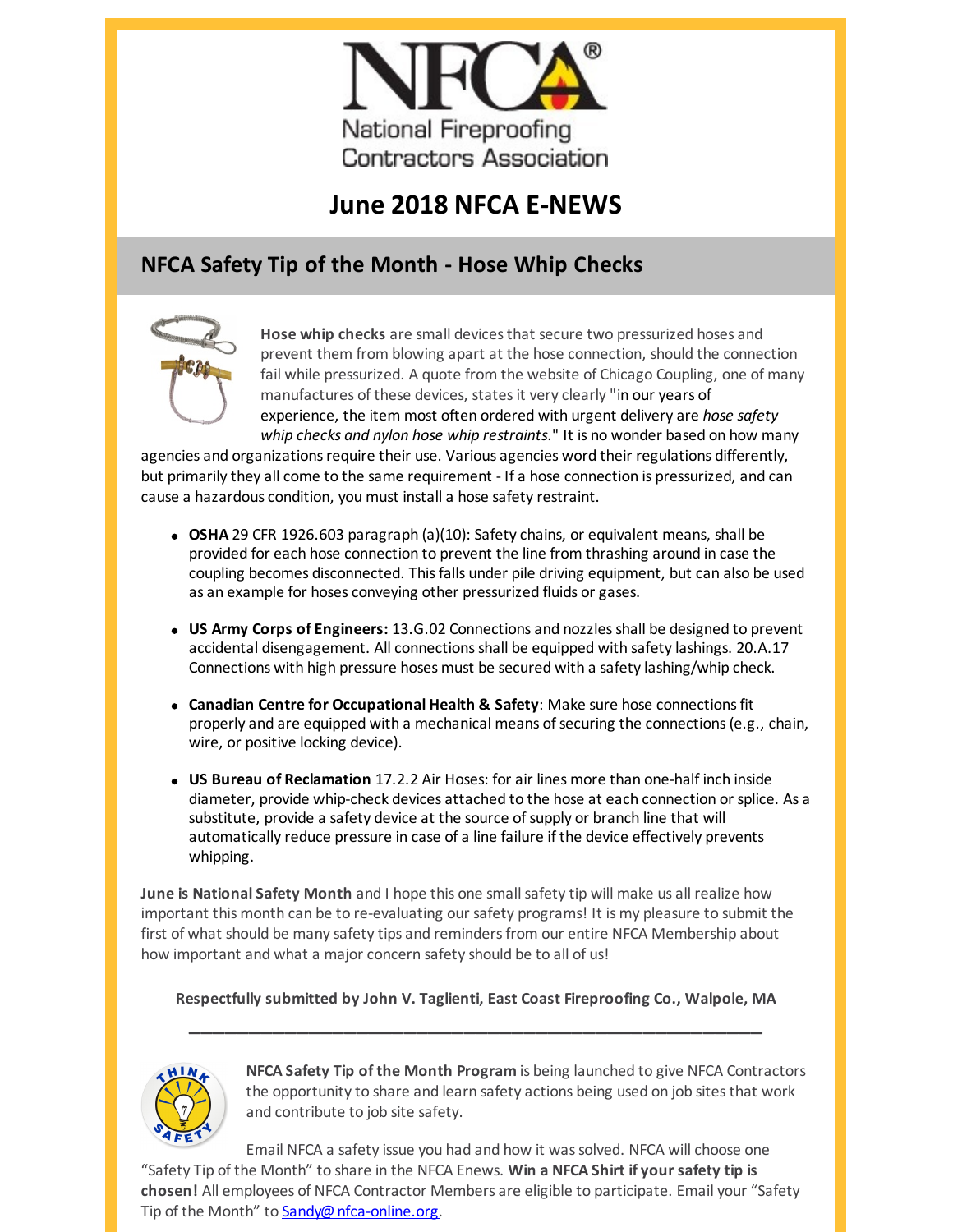#### **New UL Announcement**

UL's Fred Hervey, Global Business Manager, and Luke Woods, Primary Development Engineer, recently communicated with those companies that have fireproofing listings that Foam Plastic Insulation has not been evaluated for performance over SFRM or IFRM Fireproofing. Check out the letter at NFCA's Technical [Resources](https://nfca-online.org/resources/technical-information.asp) Section.

#### **NFCA Leaders at AISC Innovations Meeting**

NFCA's President **Jon Wohl, Wohl Diversified Services, Inc.,** and Vice President **Martin Rodriquez, Martin Bros.**, provided fireproofing industry input at thisspecial meeting. The American Institute of Steel Construction (AISC) heard from the industry that NFCA stands ready to promote fire-safe buildings made from steel with the organization. Included in discussions were leaders from AISC, NFPA, and other key organizations. Thanks Jon and Martin for representing NFCA.

#### **NFCA ICC Code Proposals Status**

NFCA did quite well at the **ICC's Code Action Committee Hearings** held late April in Columbus, OH. Code Proposals are numbered by discipline (FS=Fire Safety, G=General, S=Structural, etc.) and in a complete monograph, available at [www.ICCSafe.org](http://www.iccsafe.org), under the code development section. A report about the NFCA and other interesting proposals is below:

In **FS10**, the change attempted to change the words Intumescent Fire-Resistant Coatings to Intumescent Fire-Resistant Materials(IFRM's) in Chapter 2 of the International Building Code (IBC). The proposal also added in Chapter 7 a section on IFRM's. It was **DISAPPROVED** asthe section needs more refinement to reflect the unique needs of IFRM. The 8-6 vote was pretty good, considering we were putting in a completely new section.

In **Chapter 17, Fireproofing Special Inspection**, all four proposals **S14, S15, and S16** by the NFCA were **APPROVED AS SUBMITTED**. The proposals changed the Chapter 17, Special Inspection code requirements from 'inspect after rough installation of mechanical, electrical and plumbing' to a processthat reflects how inspection is currently performed. The new language approved by the ICC's Code Action Committee has special inspections occurring during construction, before the fireproofing is concealed and states that an additional visual inspection takes place before the ceilings are installed. NFCA's Proposal **S19** did the same thing for the IFRM Inspections.

Another proposal, **S16, APPROVED AS SUBMITTED**, added a **maximum level of inspection** (110% of that specified in the standards). The proposal did not limit inspections when violations occur, as is specified in the fireproofing inspection standards.

Finally, the NFCA also submitted a section to the **International Fire Code (IFC)**specifically for SFRM and IFRM Fireproofing as well. This new section was **DISAPPROVED** but had great support from the code committee and statements that this is a good addition to the code. The IFC governs existing buildings.

Of interest, was **FS1,** regarding the language in 703.2 on fire-resistance ratings. This proposal that was APPROVED AS MODIFIED, adds a section and now clearly statesthat the building elements need to pass ASTM E 119, UL 263 tests without an 'assist' from a sprinkler assembly.

ICC's Report on the Hearings is due out shortly. Then, Public Comments are due July 16. A Public Comment Monograph is published in late August, early September, and heard at the hearings October 24-31, Richmond, VA. The online governmental consensus finishes sometime in December, resulting in publication of the codesin mid-2019. Watch future issues of NFCA's Enews and also *Life*